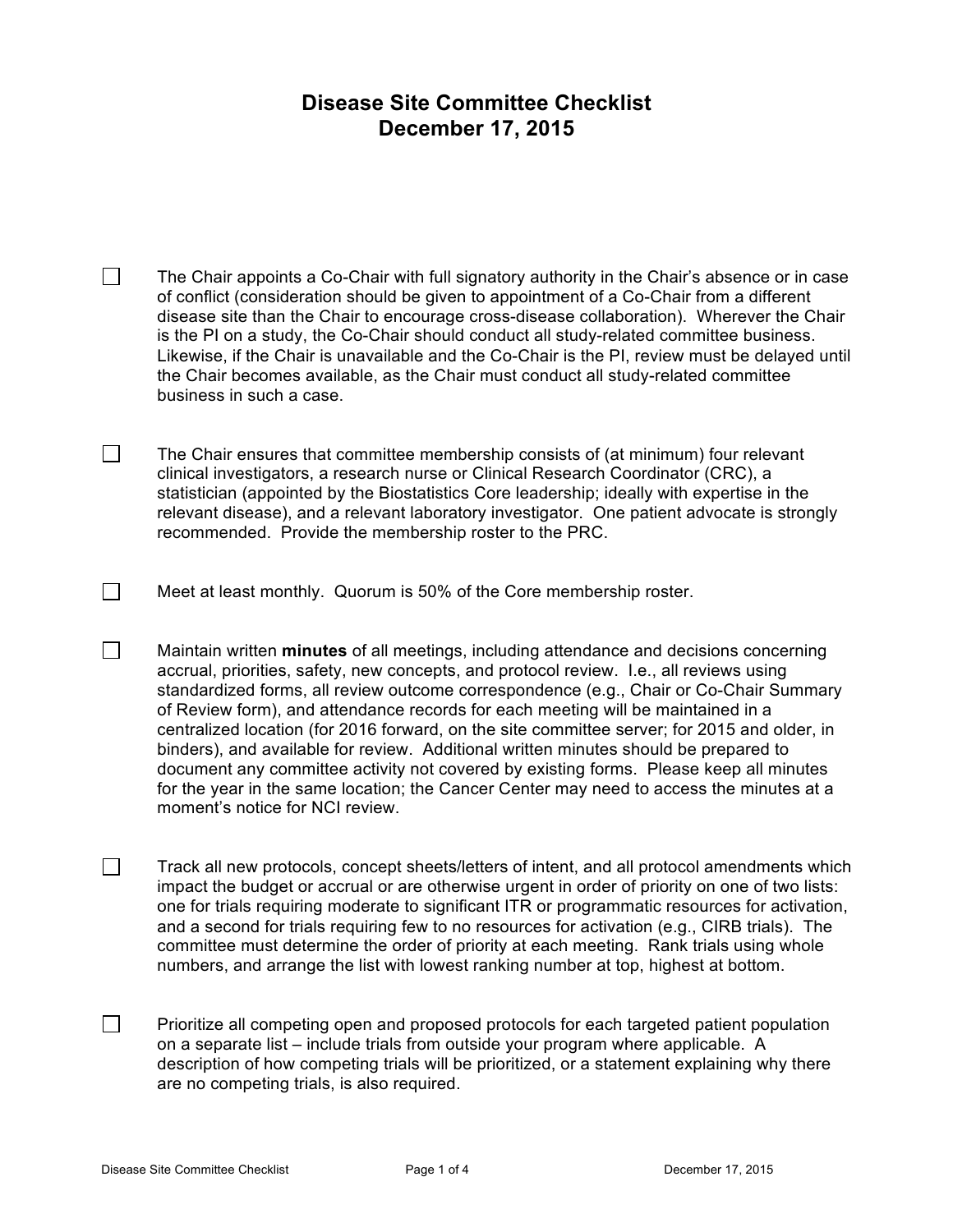Review all **new protocols** prior to PRC review, and all **new concepts** prior to protocol development; the committee must ensure the concept is developed into proper protocol format and resubmitted for new protocol review:

## Ahead of Meeting:

П.

| Chair or designee assigns reviewers (primary, secondary and statistician for some        |
|------------------------------------------------------------------------------------------|
| industry and investigator-initiated trials; single reviewer for cooperative group trials |
| and other Expedited reviews). Pls cannot be assigned as reviewers, and must              |
| attend the meeting. Primary and Expedited reviewers must be faculty and recorded         |
| on the member roster. CRCs and RNs may serve as secondary reviewers at the               |
| Chair's discretion, provided they're on the roster. Statistical reviewers must be        |
| statisticians, but do not need to be recorded on the member roster.                      |
|                                                                                          |

 $\Box$ Reviewers read through the protocol and supporting documents (e.g., survey tools, investigator's brochure, consent form) and complete role-specific review forms (Primary Reviewer's Comments form for primary reviewer, Secondary Reviewer's Comments form for secondary reviewer, Statistical Reviewer's Comments form for statistician, and *Expedited Reviewer's Comments form for the single reviewer assigned to expedited reviews*). Protocols should meet minimum guidelines and standards (see HDFCCC treatment protocol templates at http://cancer.ucsf.edu/research/cores/crso#inst-trials)

## At the Meeting:

|  |  | Quorum is confirmed. |
|--|--|----------------------|
|--|--|----------------------|

- П The primary reviewer presents the protocol (expedited reviewer may do the same if the Chair wishes to hold a committee discussion), and all reviewers discuss their findings. PI or designee must attend the discussion to answer questions.
- $\Box$ All assigned reviewers individually assign an Overall Score.
- П The Chair or Co-Chair completes the Chair or Co-Chair Summary of Review form for each protocol reviewed.
	- П. Record the study phase and type of UCSF involvement.
	- $\Box$ Set the annual target accrual goal and total accrual goal, and record goal justifications.
	- $\Box$ Identify competing trials and perform a feasibility assessment.
	- $\Box$ Calculate the average of all reviewers' Overall Scores to determine the Final Overall Score.
	- $\Box$ Capture final study disposition by collecting the committee's assessment and recording it on the form:

Approval: applicable if there are no changes that must be made to the protocol before it can be initiated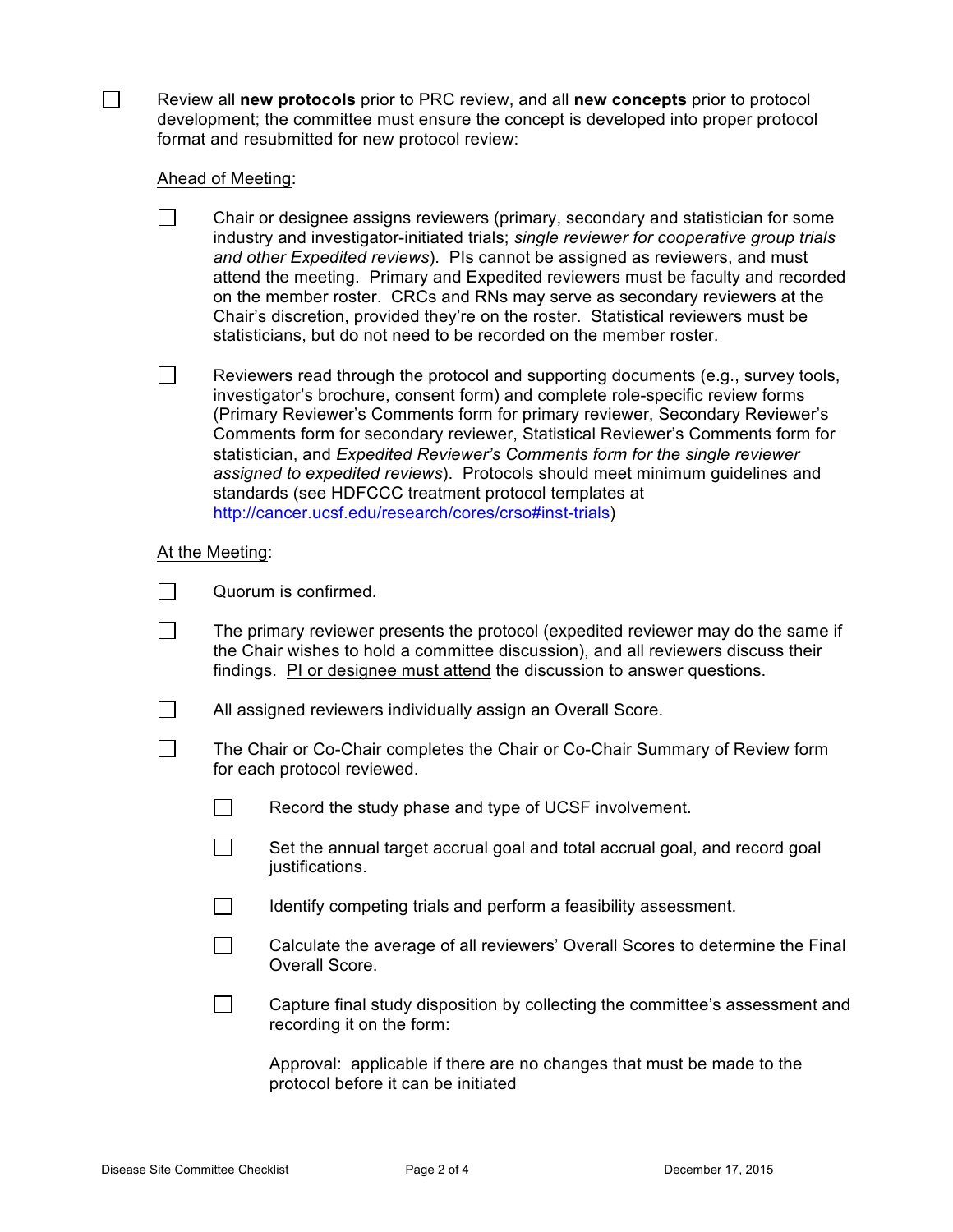|                    | Contingent Approval: requires itemization of concerns that must be<br>addressed before full approval can be granted                                                                                                                                                                                                                                                                                                                                                                                                                                                                                                                                                                                                                                                                                                                                        |  |  |  |
|--------------------|------------------------------------------------------------------------------------------------------------------------------------------------------------------------------------------------------------------------------------------------------------------------------------------------------------------------------------------------------------------------------------------------------------------------------------------------------------------------------------------------------------------------------------------------------------------------------------------------------------------------------------------------------------------------------------------------------------------------------------------------------------------------------------------------------------------------------------------------------------|--|--|--|
|                    | Disapproved: requires itemization of concerns that must be addressed<br>before full approval can be granted (requires full committee review of the PI's<br>response).                                                                                                                                                                                                                                                                                                                                                                                                                                                                                                                                                                                                                                                                                      |  |  |  |
|                    | Completed review forms are turned in.                                                                                                                                                                                                                                                                                                                                                                                                                                                                                                                                                                                                                                                                                                                                                                                                                      |  |  |  |
|                    | The committee must prioritize all new protocols, concept sheets/letters of intent, and<br>all protocol amendments which impact the budget or accrual or are otherwise urgent<br>on one list.                                                                                                                                                                                                                                                                                                                                                                                                                                                                                                                                                                                                                                                               |  |  |  |
|                    | The committee must identify all competing open and proposed protocols for each<br>targeted patient population, and show how competing trials will be prioritized on a<br>second list. Where applicable, the list should include trials from outside your<br>program provided those trials compete with the applicable patient population.                                                                                                                                                                                                                                                                                                                                                                                                                                                                                                                  |  |  |  |
|                    | Determine if any accrual waivers are to be requested on new studies.                                                                                                                                                                                                                                                                                                                                                                                                                                                                                                                                                                                                                                                                                                                                                                                       |  |  |  |
|                    | Concepts are to be discussed and prioritized, but not assigned specific reviewers.<br>The Chair or Co-Chair records the approval status on the Concept Review Form.                                                                                                                                                                                                                                                                                                                                                                                                                                                                                                                                                                                                                                                                                        |  |  |  |
| After the Meeting: |                                                                                                                                                                                                                                                                                                                                                                                                                                                                                                                                                                                                                                                                                                                                                                                                                                                            |  |  |  |
|                    | Minutes are finalized and review outcomes (Chair or Co-Chair Summary of Review<br>form) distributed to PI and/or designee.                                                                                                                                                                                                                                                                                                                                                                                                                                                                                                                                                                                                                                                                                                                                 |  |  |  |
|                    | Add newly reviewed protocols and concepts to the quarterly report.                                                                                                                                                                                                                                                                                                                                                                                                                                                                                                                                                                                                                                                                                                                                                                                         |  |  |  |
|                    | Responses to Disapproved studies are put on next available agenda and reviewed<br>as new protocols. The Chair or designee assigns responses to as many original<br>reviewers as possible.                                                                                                                                                                                                                                                                                                                                                                                                                                                                                                                                                                                                                                                                  |  |  |  |
|                    | Responses to Contingent Approval are submitted by applicants using the<br>Contingent Response Review form; the concerns requiring a response listed on the<br>preceding Chair or Co-Chair Summary of Review Form should be identical to those<br>listed on the Contingent Response Review Form. The form and any accompanying<br>documents are distributed to original reviewers wherever possible (if a second<br>response to contingencies, the response goes to the Chair or Co-Chair). Original<br>reviewers ensure that all concerns are adequately addressed and the protocol is<br>modified appropriately, and communicate their findings to the Chair or designee.<br>The Chair or Co-Chair adjudicates any reviewer conflicts. When all reviews are in,<br>the Chair completes the Contingent Response Review form turned in by the<br>applicant. |  |  |  |
|                    | Approved concepts: provide the HDFCC protocol template to the applicant and<br>request that the concept be developed into full protocol format and brought back to<br>the committee for additional protocol review prior to PRC submission.                                                                                                                                                                                                                                                                                                                                                                                                                                                                                                                                                                                                                |  |  |  |